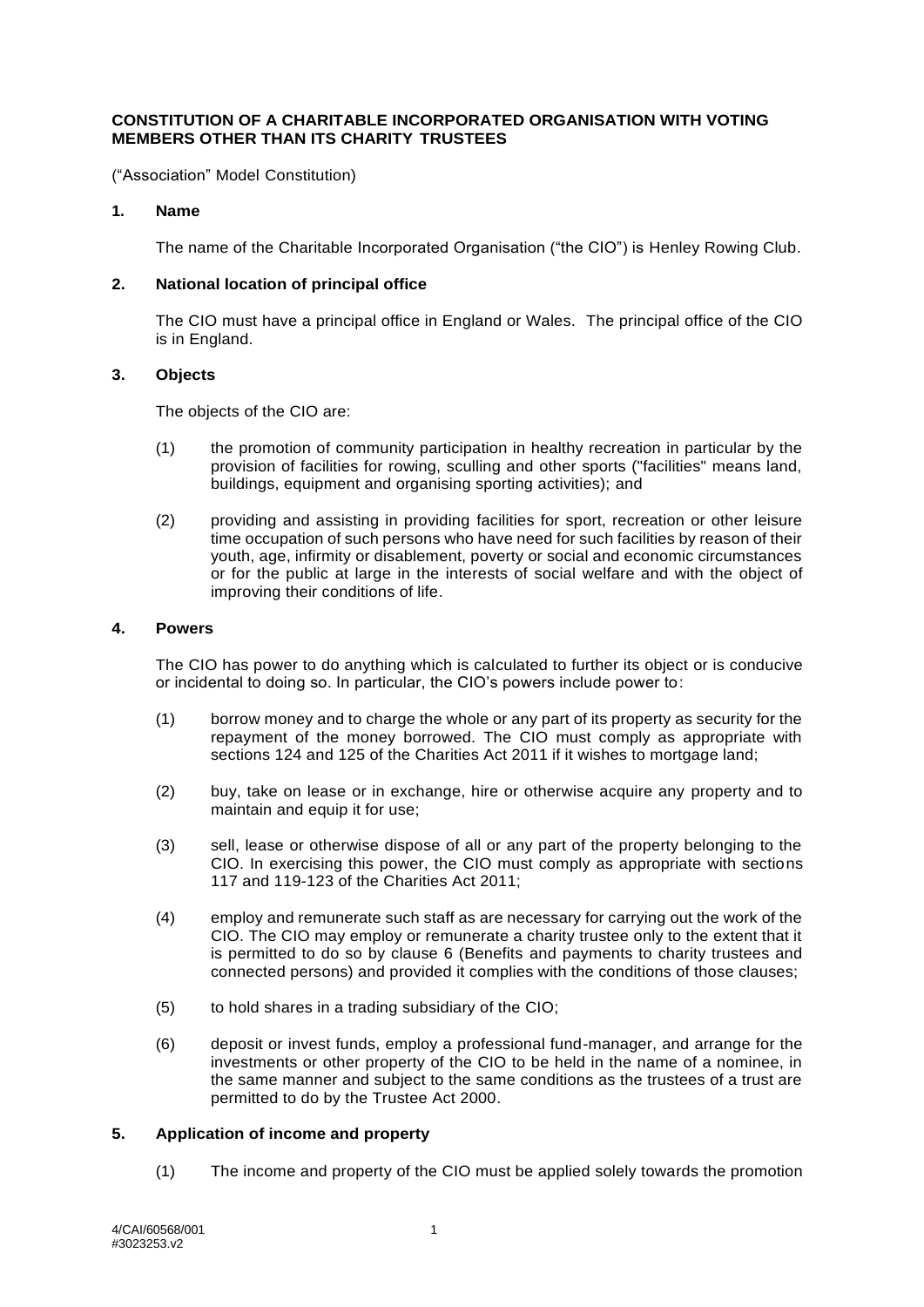of the objects.

- (2) A charity trustee is entitled to be reimbursed from the property of the CIO or may pay out of such property reasonable expenses properly incurred by him or her when acting on behalf of the CIO.
- (3) A charity trustee may benefit from trustee indemnity insurance cover purchased at the CIO's expense in accordance with, and subject to the conditions in, section 189 of the Charities Act 2011.
- (4) None of the income or property of the CIO may be paid or transferred directly or indirectly by way of dividend, bonus or otherwise by way of profit to any member of the CIO. This does not prevent a member who is not also a charity trustee receiving:
	- (a) a benefit from the CIO as a beneficiary of the CIO;
	- (b) reasonable and proper remuneration for any goods or services supplied to the CIO.
- (5) Nothing in this clause shall prevent a charity trustee or connected person receiving any benefit or payment which is authorised by Clause 6.

### **6. Benefits and payments to charity trustees and connected persons**

### (1) **General provisions**

No charity trustee or connected person may:

- (a) buy or receive any goods or services from the CIO on terms preferential to those applicable to members of the public;
- (b) sell goods, services, or any interest in land to the CIO;
- (c) be employed by, or receive any remuneration from, the CIO;
- (d) receive any other financial benefit from the CIO;

unless the payment or benefit is permitted by sub-clause (2) of this clause, or authorised by the court or the prior written consent of the Charity Commission ("the Commission") has been obtained. In this clause, a "financial benefit" means a benefit, direct or indirect, which is either money or has a monetary value.

#### (2) **Scope and powers permitting trustees' or connected persons' benefits**

- (a) A charity trustee or connected person may receive a benefit from the CIO as a beneficiary provided that it is available generally to the beneficiaries of the CIO.
- (b) A charity trustee or connected person may enter into a contract for the supply of services, or of goods that are supplied in connection with the provision of services, to the CIO where that is permitted in accordance with, and subject to the conditions in, section 185 to 188 of the Charities Act 2011.
- (c) Subject to sub-clause (3) of this clause a charity trustee or connected person may provide the CIO with goods that are not supplied in connection with services provided to the CIO by the charity trustee or connected person.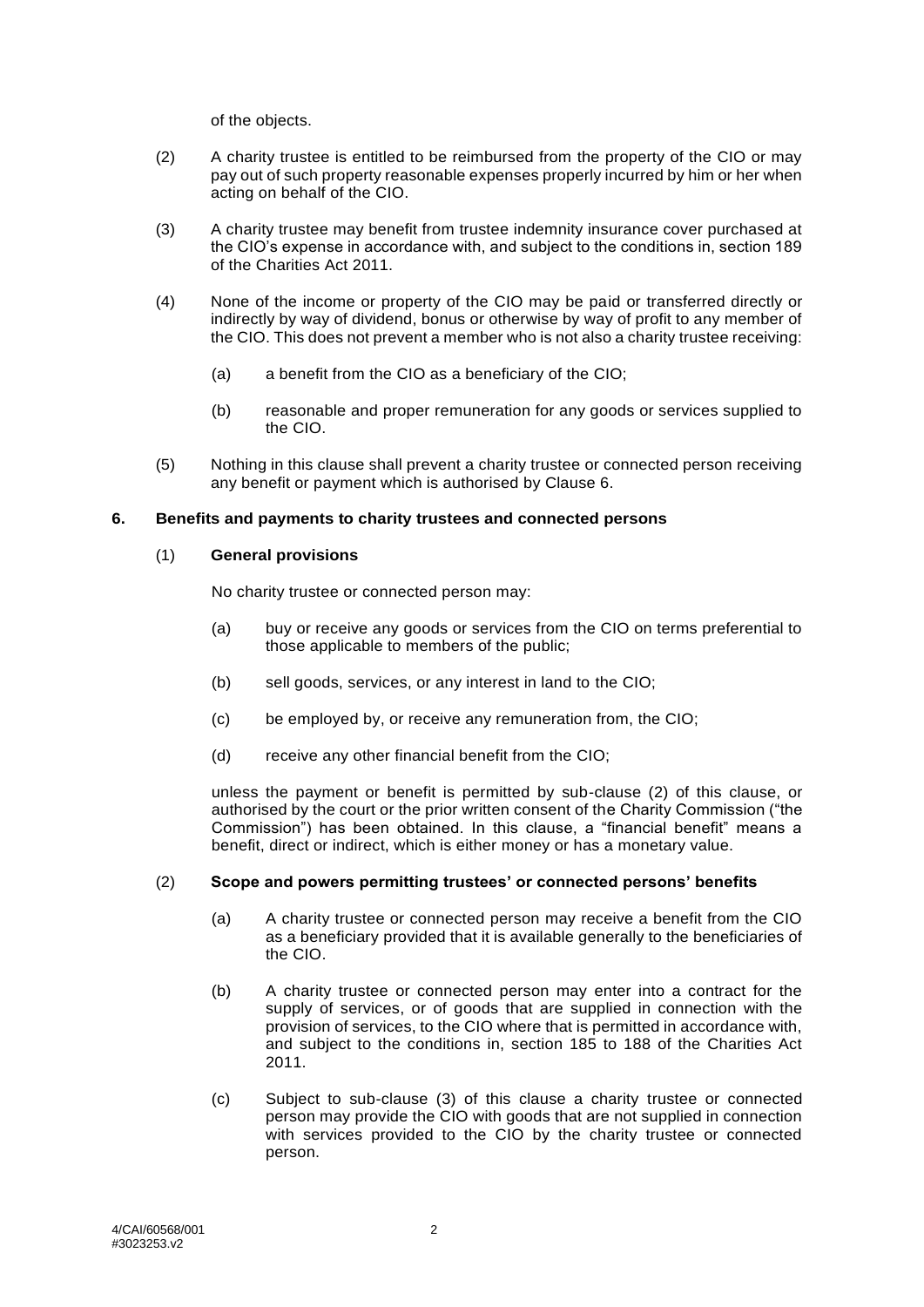- (d) A charity trustee or connected person may receive interest on money lent to the CIO at a reasonable and proper rate which must be not more than the Bank of England bank rate (also known as the base rate).
- (e) A charity trustee or connected person may receive rent for premises let by the trustee or connected person to the CIO. The amount of the rent and the other terms of the lease must be reasonable and proper. The charity trustee concerned must withdraw from any meeting at which such a proposal or the rent or other terms of the lease are under discussion.
- (f) A charity trustee or connected person may take part in the normal trading and fundraising activities of the CIO on the same terms as members of the public.

# (3) **Payment for supply of goods only – controls**

The CIO and its charity trustees may only rely upon the authority provided by subclause (2)(c) of this clause if each of the following conditions is satisfied:

- (a) the amount or maximum amount of the payment for the goods is set out in a written agreement between the CIO and the charity trustee or connected person supplying the goods ("the supplier");
- (b) the amount or maximum amount of the payment for the goods does not exceed what is reasonable in the circumstances for the supply of the goods in question;
- (c) the other charity trustees are satisfied that it is in the best interests of the CIO to contract with the supplier rather than with someone who is not a charity trustee or connected person. In reaching that decision the charity trustees must balance the advantage of contracting with a charity trustee or connected person against the disadvantages of doing so;
- (d) the supplier is absent from the part of any meeting at which there is discussion of the proposal to enter into a contract or arrangement with the supplier with regard to the supply of goods to the CIO;
- (e) the supplier does not vote on any such matter and is not to be counted when calculating whether a quorum of charity trustees is present at the meeting;
- (f) the reason for their decision is recorded by the charity trustees in the minute book;
- (g) a majority of the charity trustees then in office are not in receipt of remuneration or payments authorised by clause 6;
- (4) In sub-clauses (2) and (3) of this clause:
	- (a) "the CIO" includes any company in which the CIO:
		- (i) holds more than 50% of the shares; or
		- (ii) controls more than 50% of the voting rights attached to the shares; or
		- (iii) has the right to appoint one or more directors to the board of the company;
	- (b) "connected person" includes any person within the definition set out in clause 30 (Interpretation).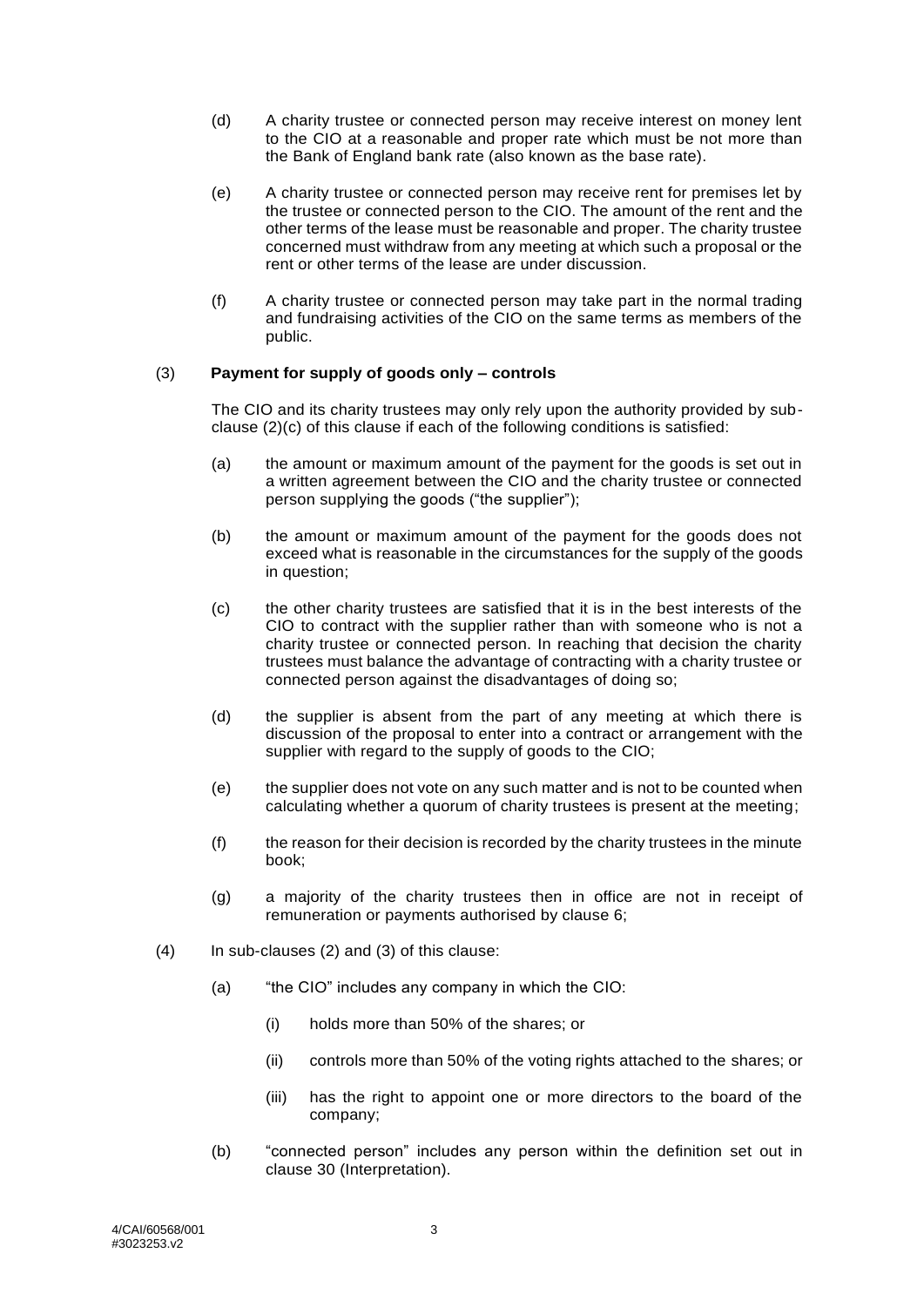# **7. Conflicts of interest and conflicts of loyalty**

A charity trustee must:

- (1) declare the nature and extent of any interest, direct or indirect, which he or she has in a proposed transaction or arrangement with the CIO or in any transaction or arrangement entered into by the CIO which has not previously been declared; and
- (2) absent himself or herself from any discussions of the charity trustees in which it is possible that a conflict of interest will arise between his or her duty to act solely in the interests of the CIO and any personal interest (including but not limited to any financial interest).

Any charity trustee absenting himself or herself from any discussions in accordance with this clause must not vote or be counted as part of the quorum in any decision of the charity trustees on the matter.

# **8. Liability of members to contribute to the assets of the CIO if it is wound up**

If the CIO is wound up, the members of the CIO have no liability to contribute to its assets and no personal responsibility for settling its debts and liabilities.

# **9. Membership of the CIO**

# (1) **Admission of new members**

# (a) **Eligibility**

Membership of the CIO is open to anyone who is interested in furthering its purposes, and who, by applying for membership, has indicated his, her or its agreement to become a member and acceptance of the duty of members set out in sub-clause (3) of this clause.

A member must be an individual who has not been excluded from, or refused membership of British Rowing.

# (b) **Admission procedure**

The charity trustees:

- (i) may require applications for membership to be made in any reasonable way they decide;
- (ii) may refuse an application for membership if they believe that it is in the best interests of the CIO for them to do so;
- (iii) shall, if they decide to refuse an application for membership, give the applicant their reasons for doing so, within 21 days of the decision being taken, and give the applicant the opportunity to appeal against the refusal; and
- (iv) shall give fair consideration to any such appeal, and shall inform the applicant of their decision, but any decision to confirm refusal of the application for membership shall be final.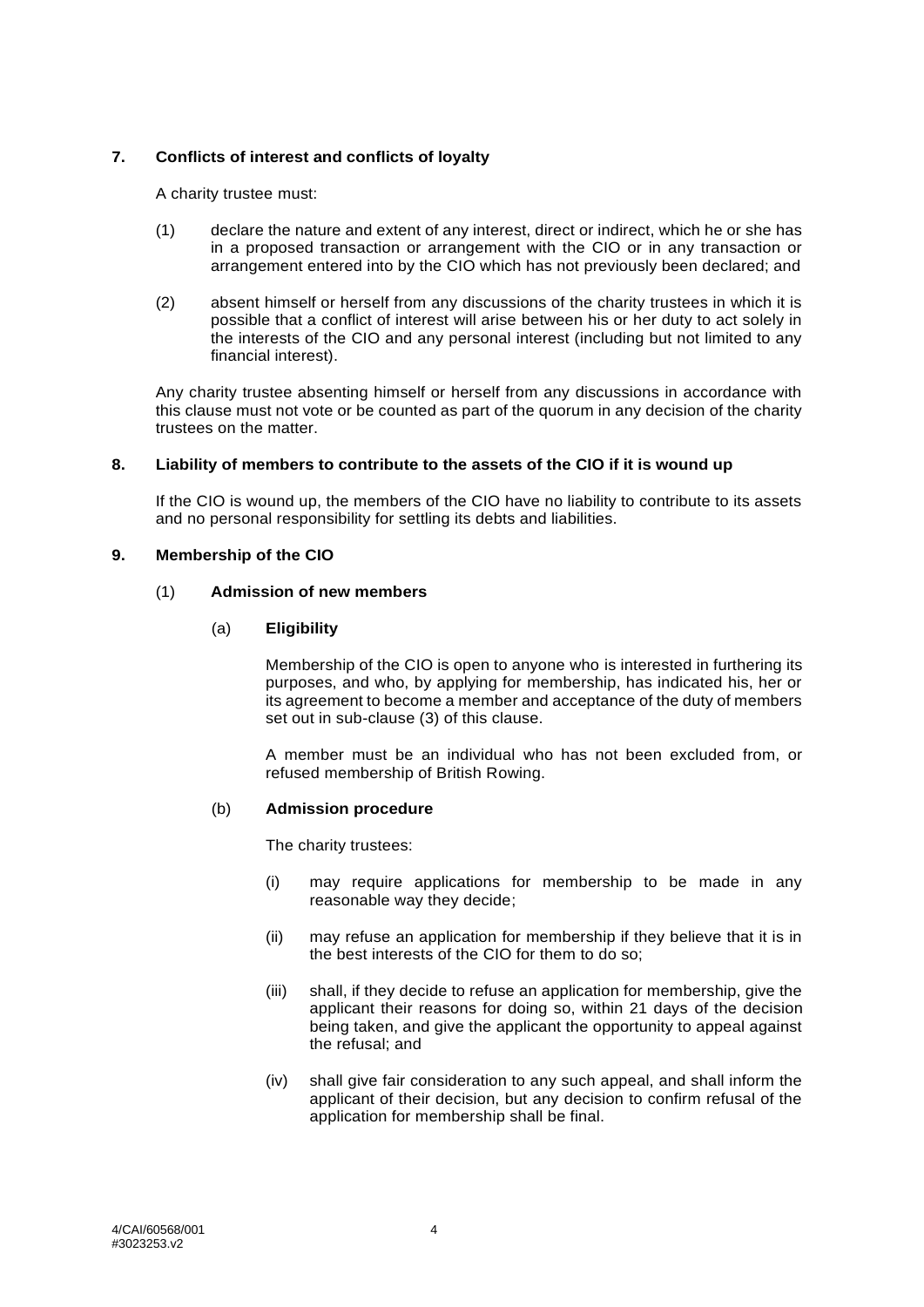### (2) **Transfer of membership**

Membership of the CIO cannot be transferred to anyone else.

### (3) **Duty of members**

It is the duty of each member of the CIO to exercise his or her powers as a member of the CIO in the way he or she decides in good faith would be most likely to further the purposes of the CIO.

### (4) **Termination of membership**

- (a) Membership of the CIO comes to an end if:
	- (i) the member dies, or, in the case of an organisation (or the representative of an organisation) that organisation ceases to exist; or
	- (ii) the member sends a notice of resignation giving one month's clear notice to the club secretary; or
	- (iii) any sum of money including the annual subscription fee is owed by the member to the CIO is not paid in full within two months of its falling due or if paying by instalments the member has fallen three months behind in payments; or
	- (iv) the member violates any of the rules or regulations of the Rowing Club or is adjudged guilty of unsatisfactory conduct; or
	- (v) the charity trustees decide that it is in the best interests of the CIO that the member in question should be removed from membership, and pass a resolution to that effect.
- (b) Before the charity trustees take any decision to remove someone from membership of the CIO they must:
	- (i) inform the member of the reasons why it is proposed to remove the member from membership;
	- (ii) give the member at least 21 clear days' notice in which to make representations to the Rowing Club's chairman as to why the member should not be removed from membership;
	- (iii) at a duly constituted meeting of the charity trustees, consider whether or not the member's appeal should be referred to an independent hearing panel;
	- (iv) consider at that meeting any representations which the member makes as to why the member should not be removed; and
	- (v) allow the member, or the member's representative, to make those representations in person at that meeting, if the member so chooses.

#### (5) **Membership fees**

The CIO may require members to pay reasonable membership fees to the CIO.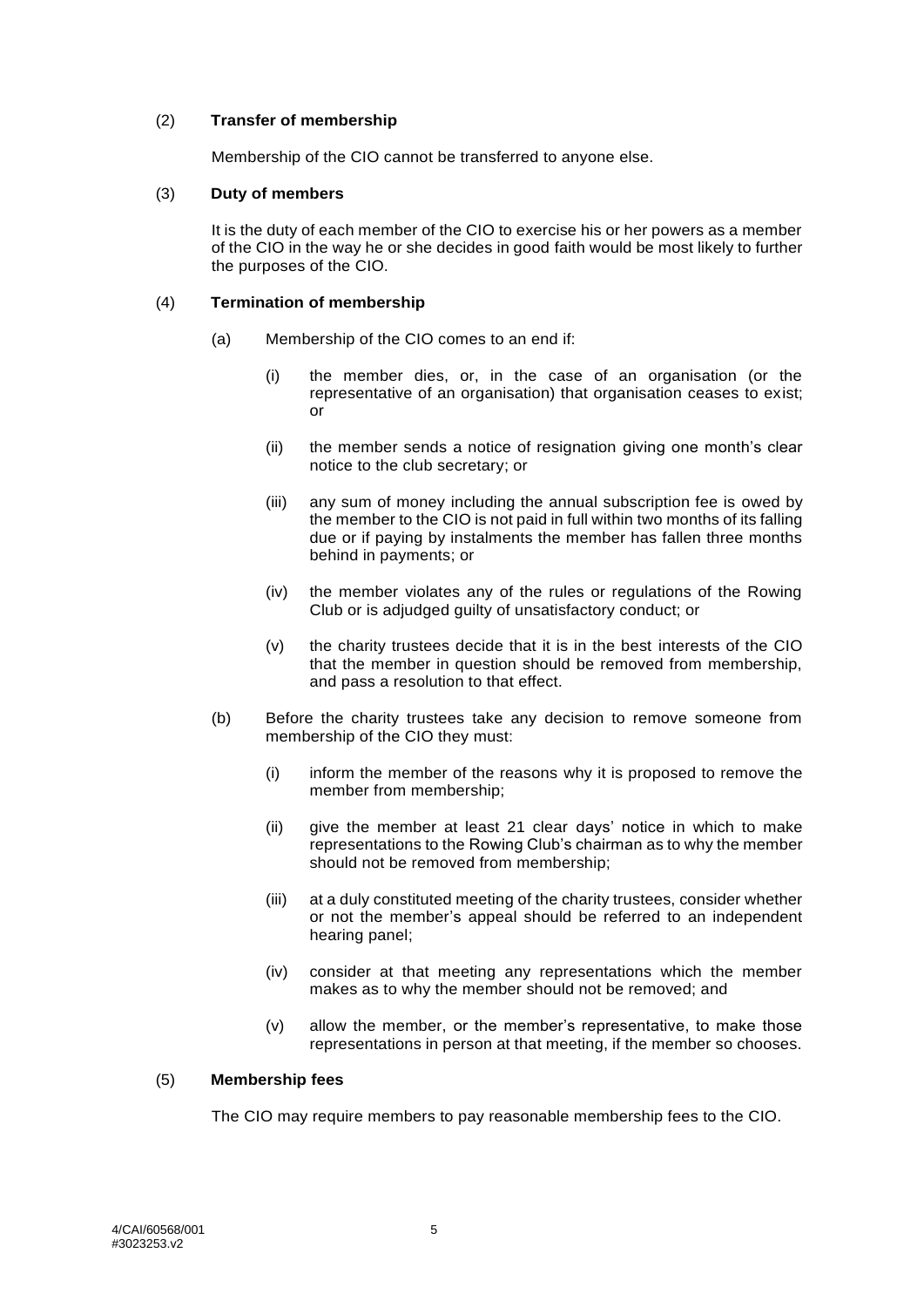# (6) **Classes of membership**

- (a) The charity trustees may create classes of membership including classes of non-voting membership, and may determine the rights and obligations of any such members (including payment of membership fees), and the conditions for admission to, and termination of membership of any such class of members. Such classes of membership will be set out in the rules or bye laws of the CIO.
- (b) Other references in this constitution to "members" and "membership" do not apply to non-voting members, and non-voting members do not qualify as members for any purpose under the Charities Acts, General Regulations or Dissolution Regulations.

# **10. Members' decisions**

# (1) **General provisions**

Except for those decisions that must be taken in a particular way as indicated in sub-clause (4) of this clause, decisions of the members of the CIO may be taken either by vote at a general meeting as provided in sub-clause (2) of this clause or by written resolution as provided in sub-clause (3) of this clause.

# (2) **Taking ordinary decisions by vote**

Subject to sub-clause (4) of this clause, any decision of the members of the CIO may be taken by means of a resolution at a general meeting. Such a resolution may be passed by a simple majority of votes cast at the meeting, except when more than one nomination has been received for a charity trustee position and a secret ballot will be necessary.

# (3) **Decisions that must be taken in a particular way**

- (a) Any decision to remove a trustee must be taken in accordance with clause 15.
- (b) Any decision to amend this constitution must be taken in accordance with clause 28 of this constitution (Amendment of Constitution).
- (c) Any decision to wind up or dissolve the CIO must be taken in accordance with clause 29 of this constitution (Voluntary winding up or dissolution). Any decision to amalgamate or transfer the undertaking of the CIO to one or more other CIOs must be taken in accordance with the provisions of the Charities Act 2011.

# **11. General meetings of members**

# (1) **Types of general meeting**

There must be an annual general meeting (AGM) of the members of the CIO. The first AGM must be held within 18 months of the registration of the CIO, and subsequent AGMs must be held at intervals of not more than 15 months. The AGM must receive the annual statement of accounts (duly audited or examined where applicable and required by law) and the trustees' annual report, and must elect trustees as required under clause 13.

Other general meetings of the members of the CIO may be held at any time.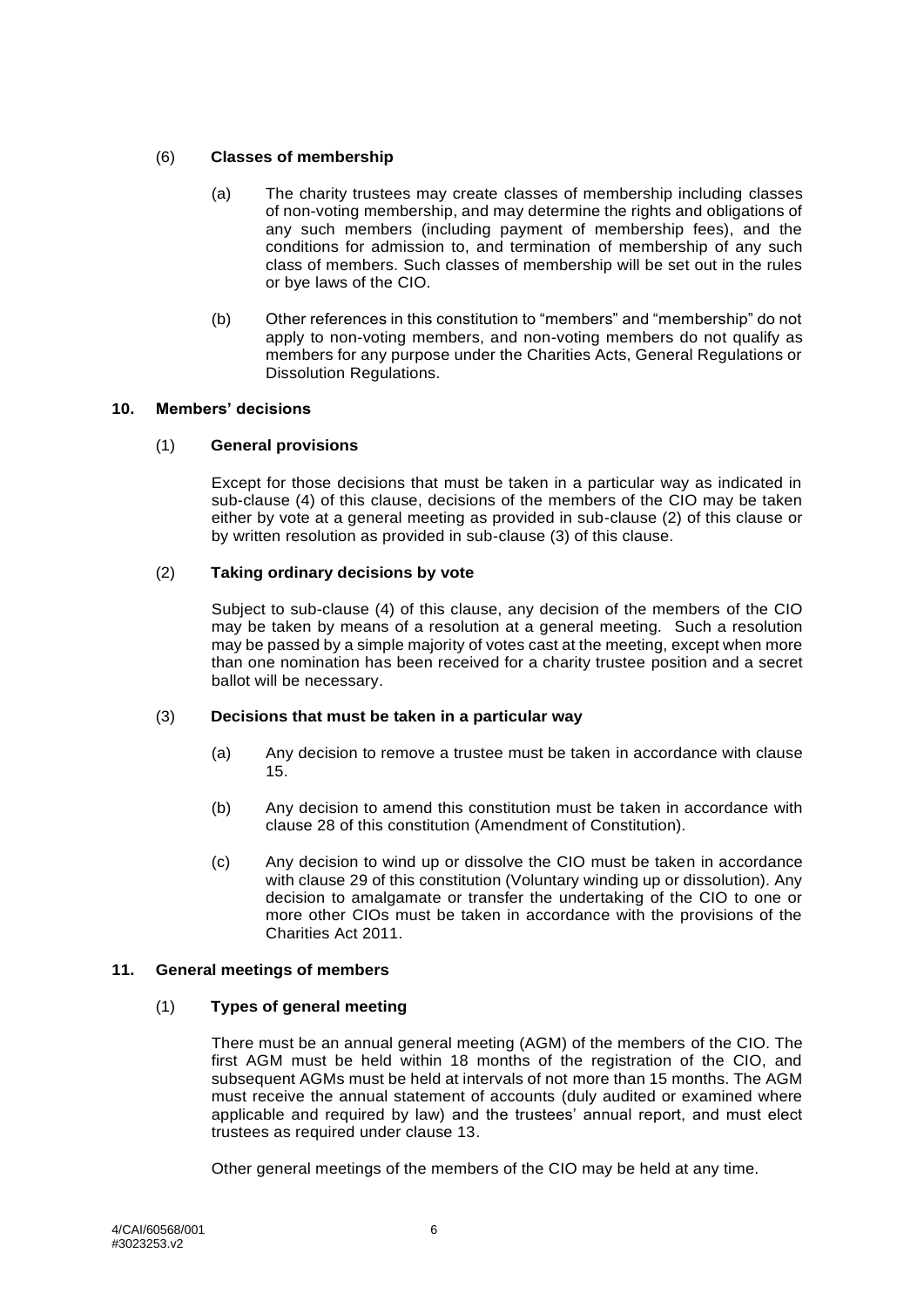All general meetings must be held in accordance with the following provisions.

# (2) **Calling general meetings**

- (a) The charity trustees:
	- (i) must call the annual general meeting of the members of the CIO in accordance with sub-clause of this clause, and identify it as such in the notice of the meeting; and
	- (ii) may call any other general meeting of the members at any time.
- (b) The charity trustees must, within 21 days, call a general meeting of the members of the CIO if:
	- (i) they receive a request to do so from a simple majority of the charity trustees or at least 10 of the members of the CIO; and
	- (ii) the request states the general nature of the business to be dealt with at the meeting, and is authenticated by the member(s) making the request.
- (c) A resolution may only properly be proposed if it is lawful, and is not defamatory, frivolous or vexatious.
- (d) Any general meeting called by the charity trustees at the request of the members of the CIO must be held within 28 days from the date on which it is called.
- (e) If the charity trustees fail to comply with this obligation to call a general meeting at the request of its members, then the members who requested the meeting may themselves call a general meeting.
- (f) A general meeting called in this way must be held not more than 3 months after the date when the members first requested the meeting.

# (3) **Notice of general meetings**

- (a) The charity trustees, or, as the case may be, the relevant members of the CIO, must give at least 14 clear days' notice of any general meeting to all of the members, and to any charity trustee of the CIO who is not a member.
- (b) If it is agreed by not less than 75% of all members of the CIO, any resolution may be proposed and passed at the meeting even though the requirements of sub-clause (3) of this clause have not been met. This sub-clause does not apply where a specified period of notice is strictly required by another clause in this constitution, by the Charities Act 2011 or by the General Regulations.
- (c) The notice of any general meeting may be sent by email and must:
	- (i) state the time and date of the meeting;
	- (ii) give the address at which the meeting is to take place;
	- (iii) give particulars of any resolution to be moved at the meeting and of the general nature of any other business to be dealt with at the meeting;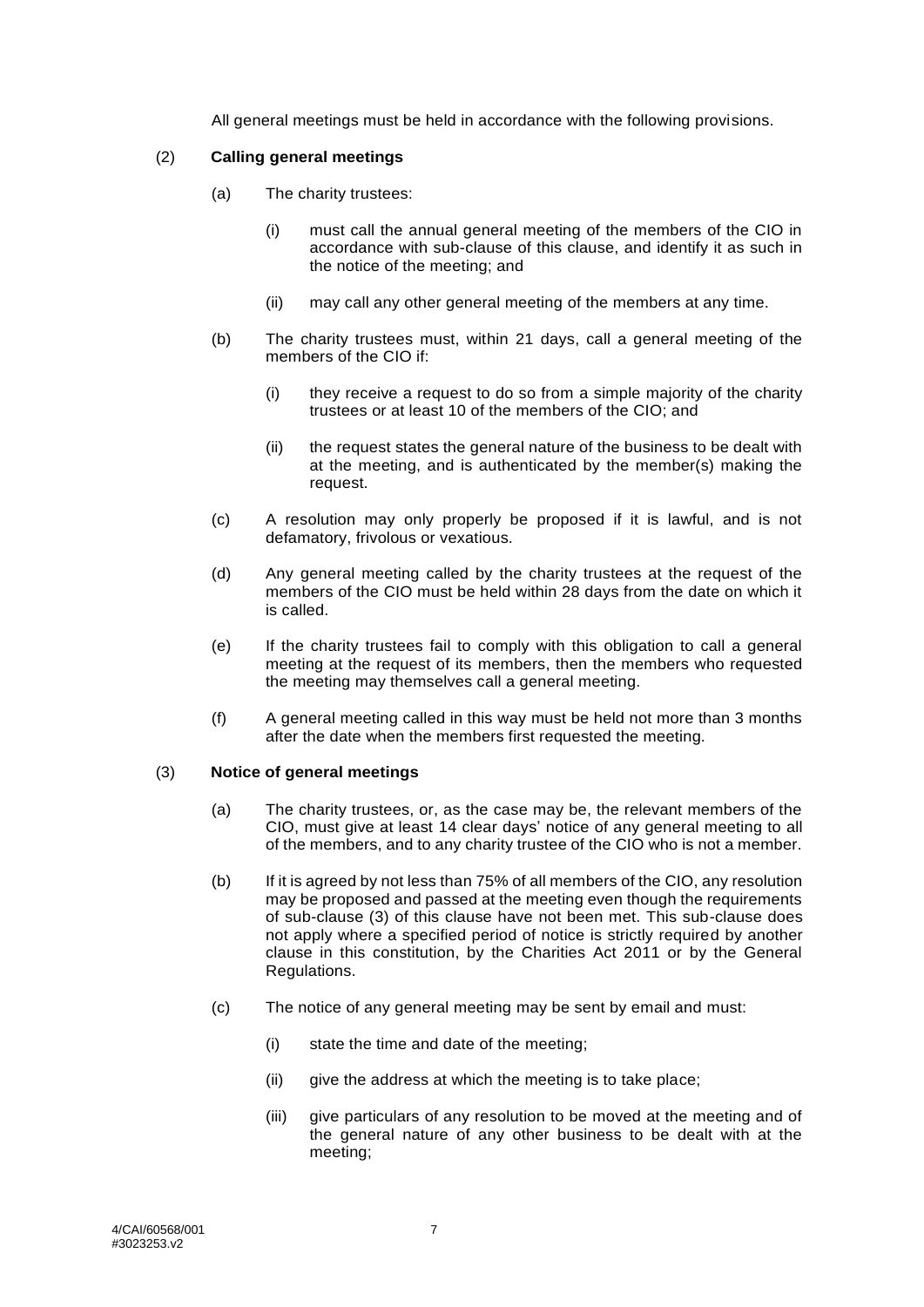- (iv) if a proposal to alter the constitution of the CIO is to be considered at the meeting, include the text of the proposed alteration; and
- (v) include, with the notice for the AGM, the annual statement of accounts and trustees' annual report, details of persons standing for election or re- election as trustee, or where allowed under clause 22 (Use of electronic communication), details of where the information may be found on the CIO's website.
- (d) The proceedings of a meeting shall not be invalidated because a member who was entitled to receive notice of the meeting did not receive it because of accidental omission by the CIO.

# (4) **Chairing of general meetings**

The chairman of the charity trustees shall reside as chair of the meeting or the vice chairman in his or her absence. Subject to that, the members of the CIO who are present at a general meeting shall elect a chair to preside at the meeting.

### (5) **Quorum at general meetings**

- (a) No business may be transacted at any general meeting of the members of the CIO unless a quorum is present when the meeting starts.
- (b) Subject to the following provisions, the quorum for general meetings shall be the lesser of 20 members or 10% of members entitled to vote. An organisation represented by a person present at the meeting in accordance with sub-clause (7) of this clause, is counted as being present in person.
- (c) If the meeting has been called by or at the request of the members and a quorum is not present within 15 minutes of the starting time specified in the notice of the meeting, the meeting is closed.
- (d) If a quorum is not present within 15 minutes of the start time of the adjourned meeting, the member or members present at the meeting constitute a quorum.
- (e) If at any time during the meeting a quorum ceases to be present, the meeting may discuss issues and make recommendations to the trustees but may not make any decisions. If decisions are required which must be made by a meeting of the members, the meeting must be adjourned.

# (6) **Voting at general meetings**

- (a) Any decision other than one falling within clause 10(4) (Decisions that must be taken in a particular way) shall be taken by a simple majority of votes cast at the meeting. Every member has one vote unless otherwise provided in the rights of a particular class of membership under this constitution.
- (b) A resolution put to the vote of a meeting shall be decided on a show of hands.
- (c) In the event of an equality of votes, whether on a show of hands, the chair of the meeting shall have a second, or casting vote.
- (d) Any objection to the qualification of any voter must be raised at the meeting at which the vote is cast and the decision of the chair of the meeting shall be final.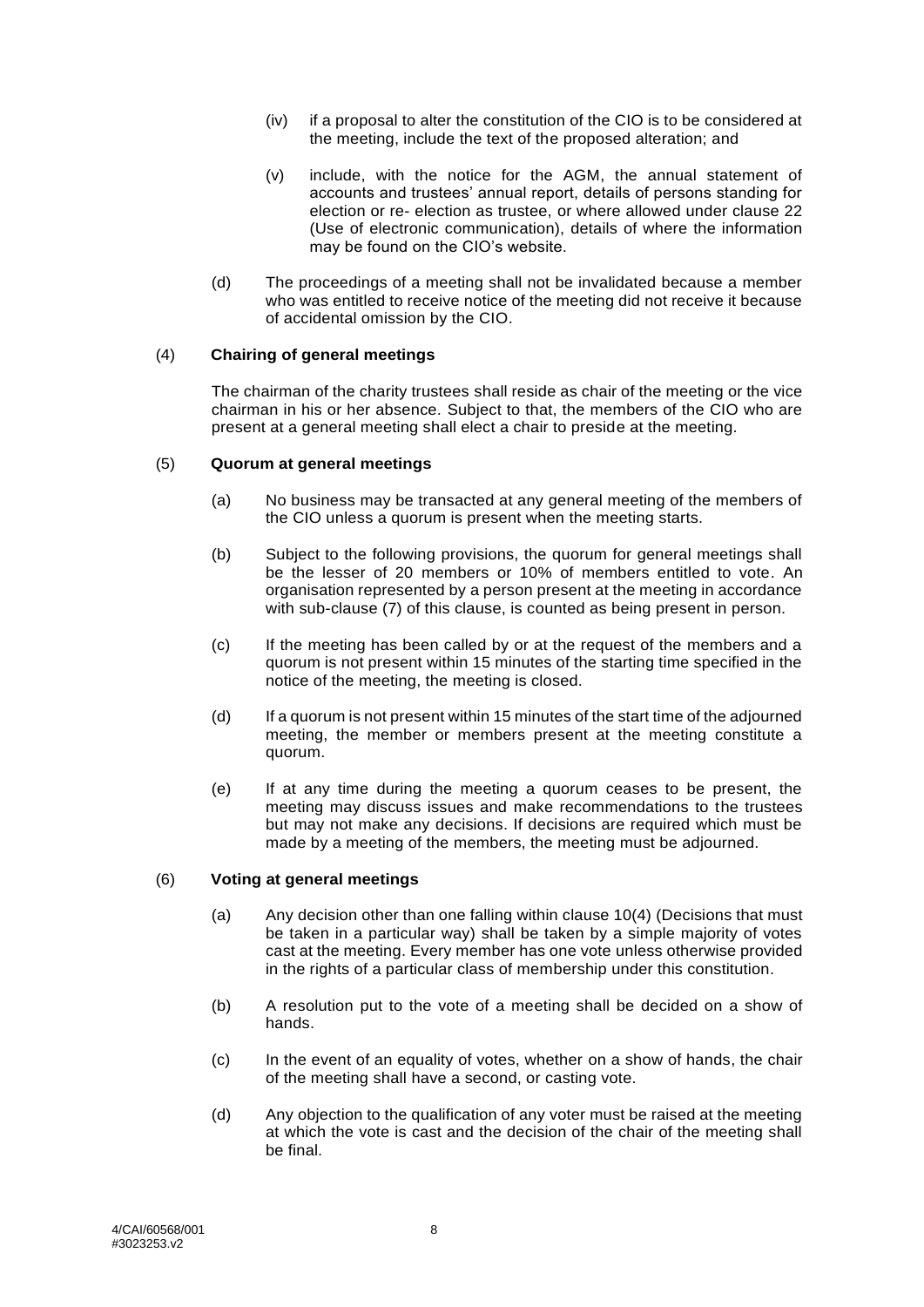# (7) **Adjournment of meetings**

The chair may with the consent of a meeting at which a quorum is present (and shall if so directed by the meeting) adjourn the meeting to another time and/or place. No business may be transacted at an adjourned meeting except business which could properly have been transacted at the original meeting.

# **12. Charity trustees**

### (1) **Functions and duties of charity trustees**

The charity trustees shall manage the affairs of the CIO and may for that purpose exercise all the powers of the CIO. It is the duty of each charity trustee:

- (a) to exercise his or her powers and to perform his or her functions as a trustee of the CIO in the way he or she decides in good faith would be most likely to further the purposes of the CIO; and
- (b) to exercise, in the performance of those functions, such care and skill as is reasonable in the circumstances having regard in particular to:
	- (i) any special knowledge or experience that he or she has or holds himself or herself out as having; and
	- (ii) if he or she acts as a charity trustee of the CIO in the course of a business or profession, to any special knowledge or experience that it is reasonable to expect of a person acting in the course of that kind of business or profession.

### (2) **Eligibility for trusteeship**

- (a) Every charity trustee must be a natural person.
- (b) No one may be appointed as a charity trustee:
	- if he or she is under the age of 18 years; or
	- if he or she would automatically cease to hold office under the provisions of clause 15.
- (c) No one is entitled to act as a charity trustee whether on appointment or on any re-appointment until he or she has expressly acknowledged, in whatever way the charity trustees decide, his or her acceptance of the office of charity trustee.
- (d) At least one of the trustees of the CIO must be 18 years of age or over. If there is no trustee aged at least 18 years, the remaining trustee or trustees may act only to call a meeting of the charity trustees, or appoint a new charity trustee.

#### (3) **Number of charity trustees**

- (a) There must be at least four charity trustees. If the number falls below this minimum, the remaining trustee or trustees may act only to call a meeting of the charity trustees, or appoint a new charity trustee.
- (b) The maximum number of charity trustees is 12. The charity trustees may not appoint any charity trustee if as a result the number of charity trustees would exceed the maximum.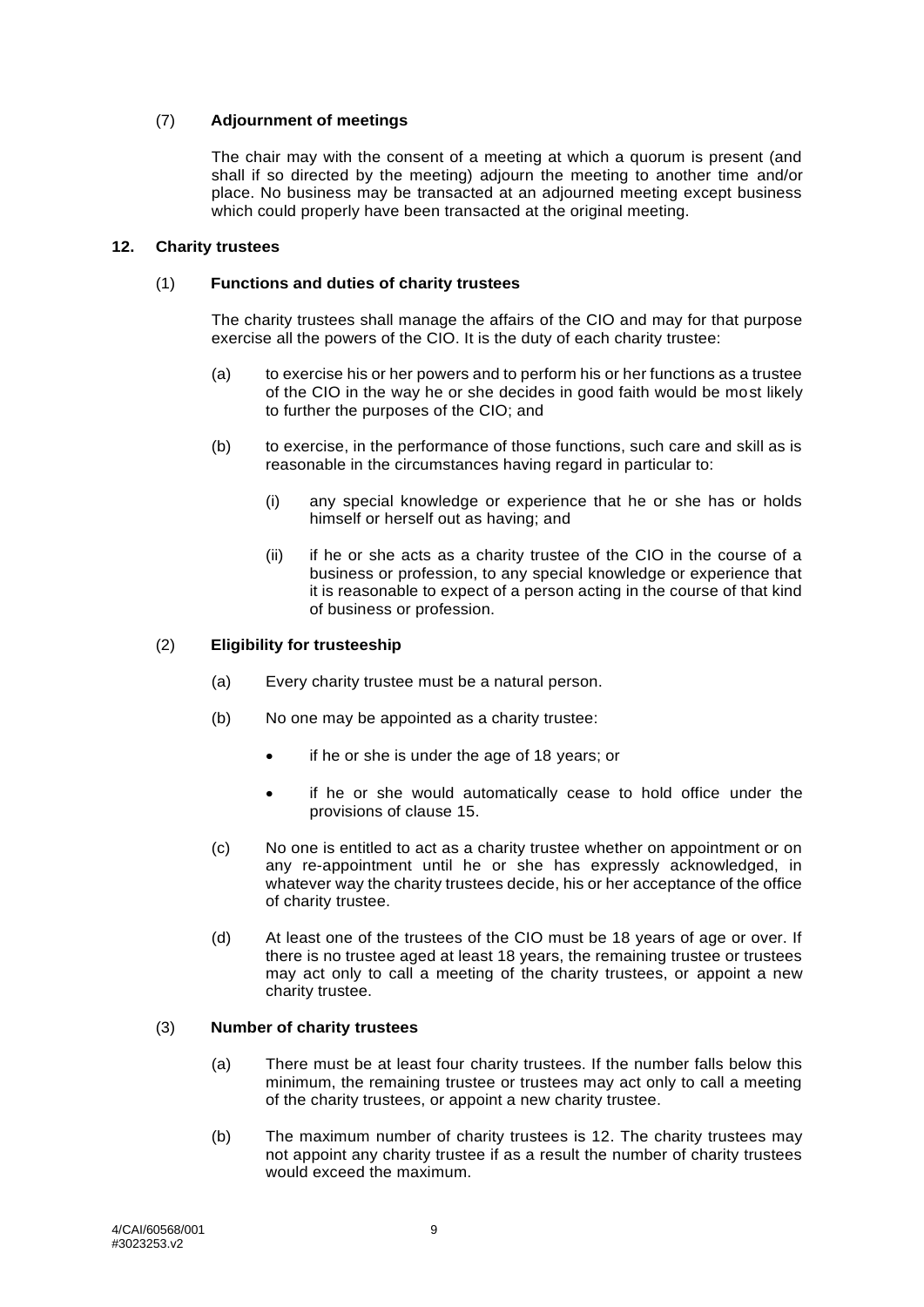# (4) **First charity trustees**

The first charity trustees of the CIO are –

Margaret Hall;

- David Hooper
- Rob Berrington
- Barry Redman
- Stan Admiraal

Nathan Hillyer

Helen Turnell

# **13. Appointment of charity trustees**

- (1) Only members 18 years and over, who have been members for at least two years prior to election, may be elected to be a charity trustee.
- (2) The term of office for the charity trustees shall be for three years.

# **14. Information for new charity trustees**

The charity trustees will make available to each new charity trustee, on or before his or her first appointment:

- (a) a copy of this constitution and any amendments made to it; and
- (b) a copy of the CIO's latest trustees' annual report and statement of accounts.

# **15. Retirement and removal of charity trustees**

- (1) A charity trustee ceases to hold office if he or she:
	- (a) retires by notifying the CIO in writing (but only if enough charity trustees will remain in office when the notice of resignation takes effect to form a quorum for meetings);
	- (b) is absent without the permission of the charity trustees from all their meetings held within a period of six months and the trustees resolve that his or her office be vacated;
	- (c) dies;
	- (d) in the written opinion, given to the company, of a registered medical practitioner treating that person, has become physically or mentally incapable of acting as a director and may remain so for more than three months;
	- (e) is removed by the members of the CIO in accordance with sub-clause (2) of this clause; or
	- (f) is disqualified from acting as a charity trustee by virtue of section 178-180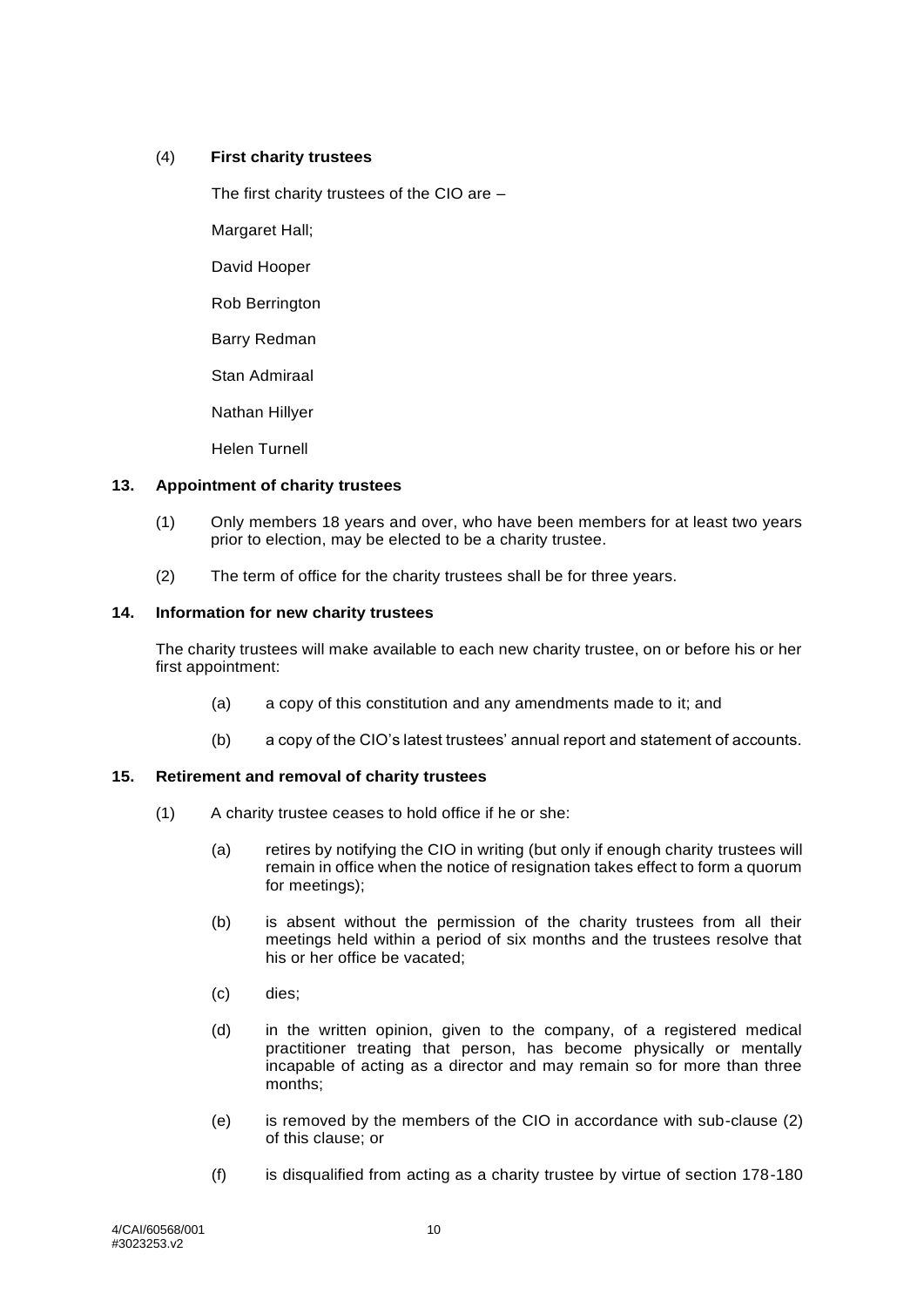of the Charities Act 2011 (or any statutory re-enactment or modification of that provision).

- (2) A charity trustee shall be removed from office if a resolution to remove that trustee is proposed at a general meeting of the members called for that purpose and properly convened in accordance with clause 11, and the resolution is passed by a two-thirds majority of votes cast at the meeting.
- (3) A resolution to remove a charity trustee in accordance with this clause shall not take effect unless the individual concerned has been given at least 14 clear days' notice in writing that the resolution is to be proposed, specifying the circumstances alleged to justify removal from office, and has been given a reasonable opportunity of making oral and/or written representations to the members of the CIO.

### **16. Reappointment of charity trustees**

Any person whose term of office has ended or who retires as a charity trustee by giving notice to the CIO is eligible for reappointment.

### **17. Taking of decisions by charity trustees**

Any decision may be taken either:

- at a meeting of the charity trustees; or
- by resolution in writing agreed by a majority of all of the charity trustees, which may comprise either a single document or several documents containing the text of the resolution in like form to which the majority of all of the charity trustees has signified their agreement. Such a resolution shall be effective provided that
	- a copy of the proposed resolution has been sent, at or as near as reasonably practicable to the same time, to all of the charity trustees; and
	- the majority of all of the charity trustees has signified agreement to the resolution in a document or documents which has or have been authenticated by their signature, by a statement of their identity accompanying the document or documents, or in such other manner as the charity trustees have previously resolved, and delivered to the CIO at its principal office or such other place as the trustees may resolve.

# **18. Delegation by charity trustees**

- (1) The charity trustees may delegate any of their powers or functions to a committee or committees, and, if they do, they must determine the terms and conditions on which the delegation is made. The charity trustees may at any time alter those terms and conditions, or revoke the delegation.
- (2) This power is in addition to the power of delegation in the General Regulations and any other power of delegation available to the charity trustees, but is subject to the following requirements:
	- (a) a committee may consist of two or more persons, but at least one member of each committee must be a charity trustee;
	- (b) the acts and proceedings of any committee must be brought to the attention of the charity trustees as a whole as soon as is reasonably practicable; and
	- (c) the charity trustees shall from time to time review the arrangements which they have made for the delegation of their powers.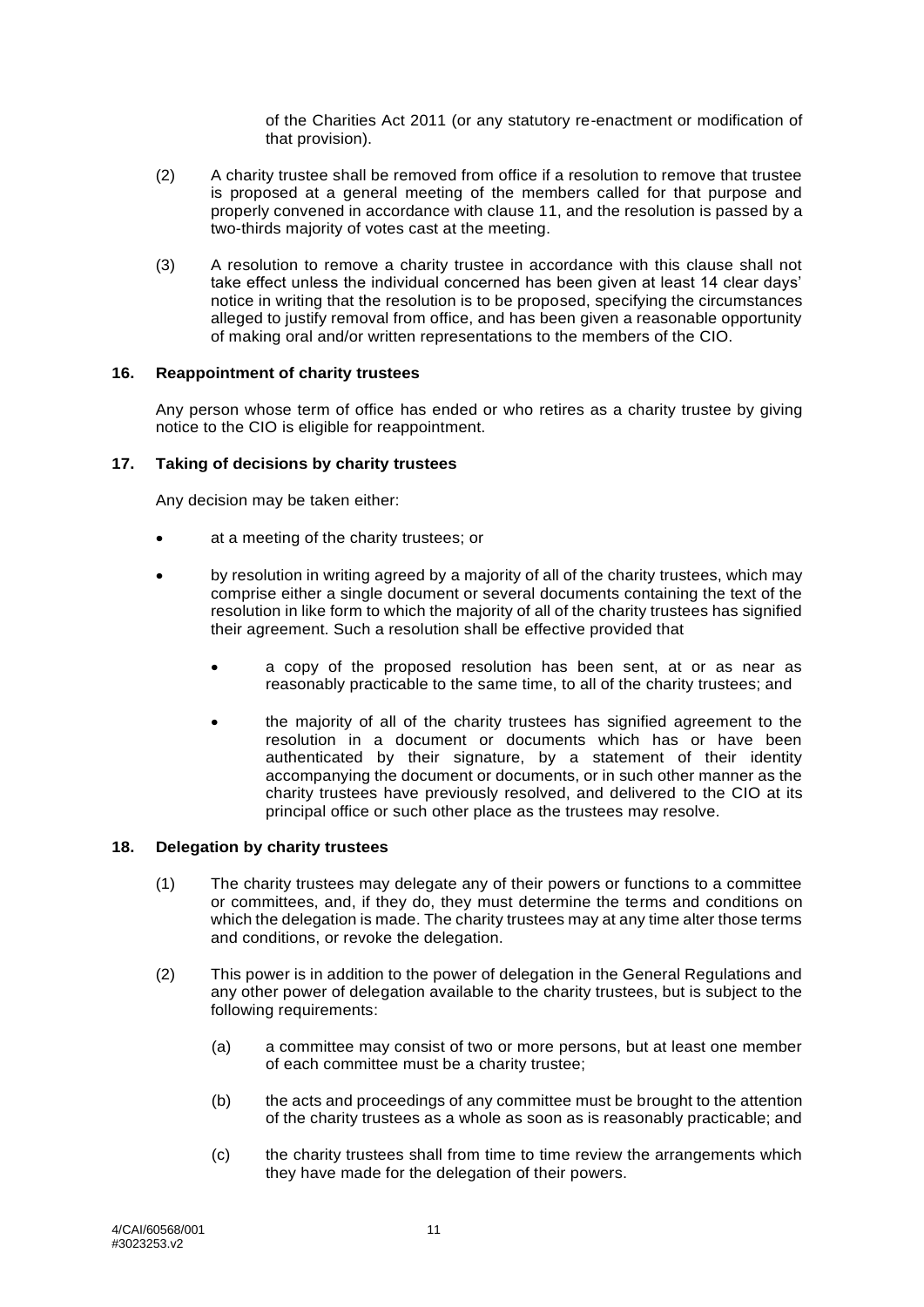# **19. Meetings and proceedings of charity trustees**

# (1) **Calling meetings**

- (a) Any charity trustee may call a meeting of the charity trustees.
- (b) Subject to that, the charity trustees shall decide how their meetings are to be called, and what notice is required.

# (2) **Chairing of meetings**

The charity trustees may appoint one of their number to chair their meetings and may at any time revoke such appointment. If no-one has been so appointed, or if the person appointed is unwilling to preside or is not present within 10 minutes after the time of the meeting, the charity trustees present may appoint one of their number to chair that meeting.

### (3) **Procedure at meetings**

- (a) No decision shall be taken at a meeting unless a quorum is present at the time when the decision is taken. The quorum is three charity trustees, or the number nearest to one third of the total number of charity trustees, whichever is greater, or such larger number as the charity trustees may decide from time to time. A charity trustee shall not be counted in the quorum present when any decision is made about a matter upon which he or she is not entitled to vote.
- (b) Questions arising at a meeting shall be decided by a majority of those eligible to vote.
- (c) In the case of an equality of votes, the chair shall have a second or casting vote.

# (4) **Participation in meetings by electronic means**

- (a) A meeting may be held by suitable electronic means agreed by the charity trustees in which each participant may communicate with all the other participants.
- (b) Any charity trustee participating at a meeting by suitable electronic means agreed by the charity trustees in which a participant or participants may communicate with all the other participants shall qualify as being present at the meeting.
- (c) Meetings held by electronic means must comply with rules for meetings, including chairing and the taking of minutes.

#### **20. Saving provisions**

- (1) Subject to sub-clause (2) of this clause, all decisions of the charity trustees, or of a committee of charity trustees, shall be valid notwithstanding the participation in any vote of a charity trustee:
	- who was disqualified from holding office:
	- who had previously retired or who had been obliged by the constitution to vacate office;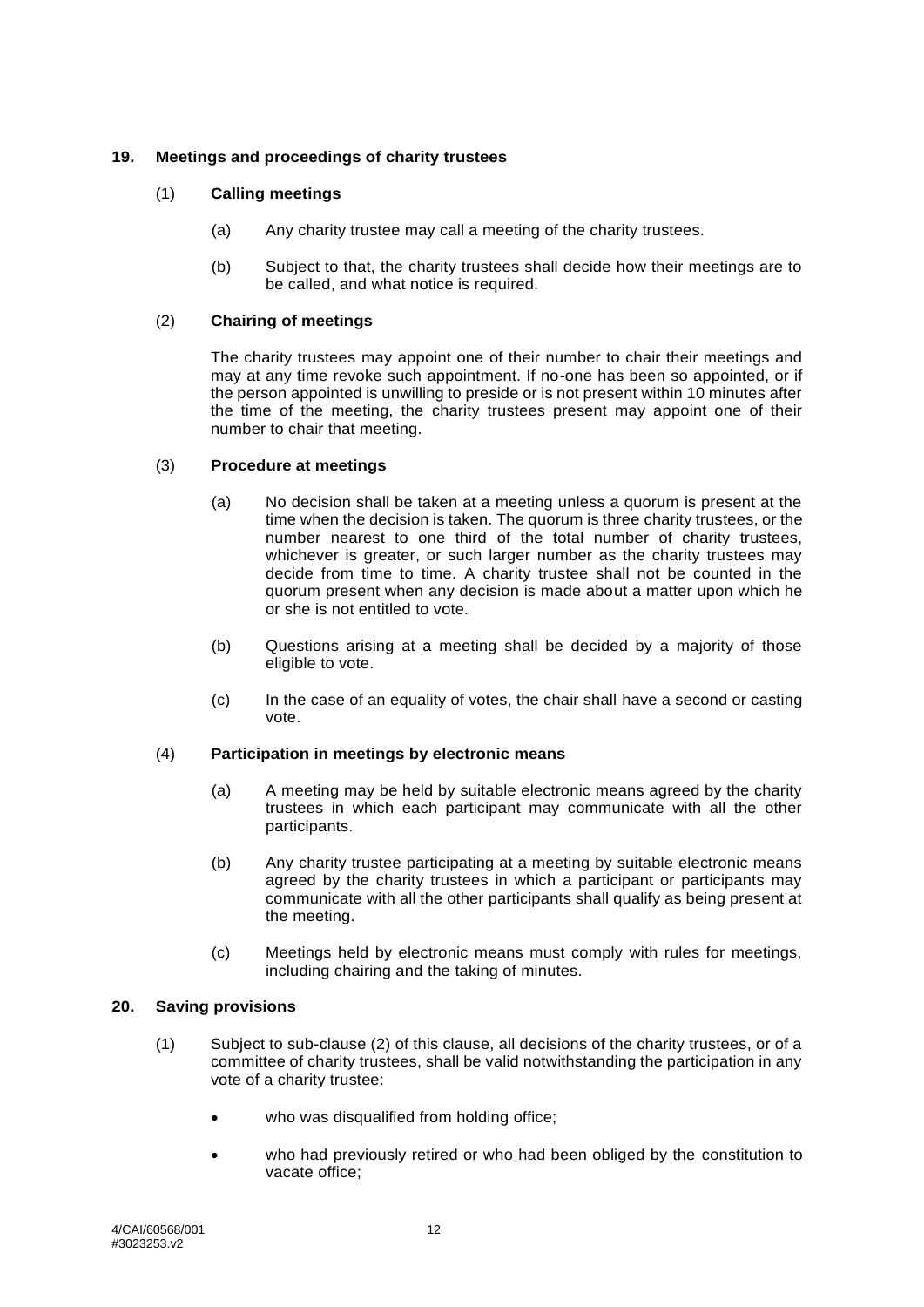who was not entitled to vote on the matter, whether by reason of a conflict of interest or otherwise;

if, without the vote of that charity trustee and that charity trustee being counted in the quorum, the decision has been made by a majority of the charity trustees at a quorate meeting.

(2) Sub-clause (1) of this clause does not permit a charity trustee to keep any benefit that may be conferred upon him or her by a resolution of the charity trustees or of a committee of charity trustees if, but for clause (1), the resolution would have been void, or if the charity trustee has not complied with clause 7 (Conflicts of interest).

# **21. Execution of documents**

- (1) The CIO shall execute documents by signature.
- (2) A document is validly executed by signature if it is signed by at least two of the charity trustees.

### **22. Use of electronic communications**

### (1) **General**

The CIO will comply with the requirements of the Communications Provisions in the General Regulations and in particular:

- (a) the requirement to provide within 21 days to any member on request a hard copy of any document or information sent to the member otherwise than in hard copy form;
- (b) any requirements to provide information to the Commission in a particular form or manner.

# **23. Keeping of Registers**

The CIO must comply with its obligations under the General Regulations in relation to the keeping of, and provision of access to, registers of its members and charity trustees.

#### **24. Minutes**

The charity trustees must keep minutes of all:

- (1) appointments of officers made by the charity trustees;
- (2) proceedings at general meetings of the CIO;
- (3) meetings of the charity trustees and committees of charity trustees including:
	- the names of the trustees present at the meeting;
	- the decisions made at the meetings; and
	- where appropriate the reasons for the decisions;
- (4) decisions made by the charity trustees otherwise than in meetings.

#### **25. Accounting records, accounts, annual reports and returns, register maintenance**

(1) The charity trustees must comply with the requirements of the Charities Act 2011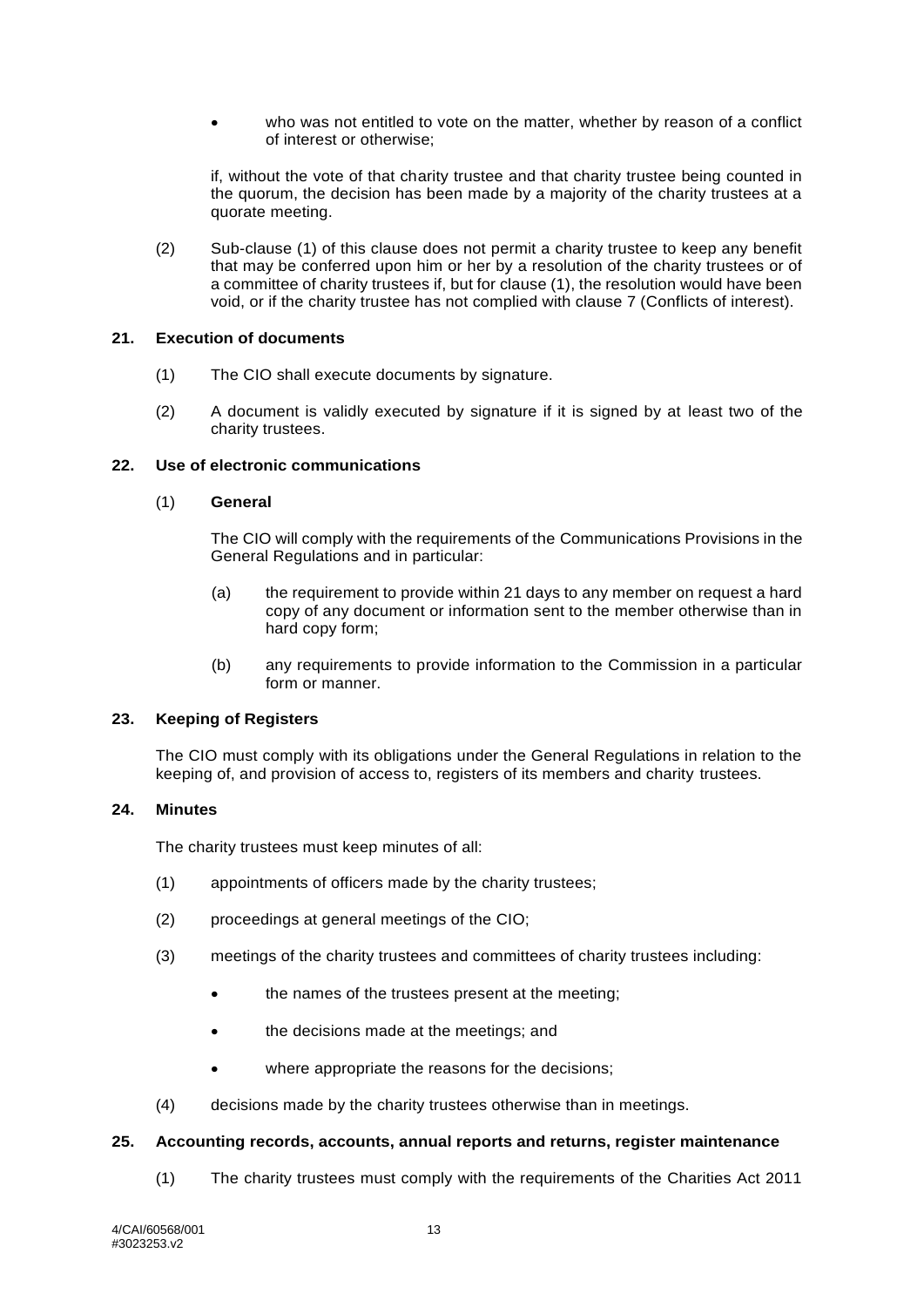with regard to the keeping of accounting records, to the preparation and scrutiny of statements of accounts, and to the preparation of annual reports and returns. The statements of accounts, reports and returns must be sent to the Charity Commission, regardless of the income of the CIO, within 10 months of the financial year end.

(2) The charity trustees must comply with their obligation to inform the Commission within 28 days of any change in the particulars of the CIO entered on the Central Register of Charities.

### **26. Rules or Bye Laws**

The charity trustees may from time to time make such reasonable and proper rules or bye laws as they may deem necessary or expedient for the proper conduct and management of the CIO, but such rules or bye laws must not be inconsistent with any provision of this constitution. Copies of any such rules or bye laws currently in force must be made available to any member of the CIO on request.

### **27. Disputes**

If a dispute arises between members of the CIO about the validity or propriety of anything done by the members under this constitution, and the dispute cannot be resolved by agreement, the parties to the dispute must first try in good faith to settle the dispute by mediation before resorting to litigation.

### **28. Amendment of constitution**

As provided by clauses 224-227 of the Charities Act 2011:

- (1) This constitution can only be amended:
	- (a) by resolution agreed in writing by all members of the CIO; or
	- (b) by a resolution passed by a 75% majority of votes cast at a general meeting of the members of the CIO.
- (2) Any alteration of clause 3 (Objects), clause 29 (Voluntary winding up or dissolution), this clause, or of any provision where the alteration would provide authorisation for any benefit to be obtained by charity trustees or members of the CIO or persons connected with them, requires the prior written consent of the Charity Commission.
- (3) No amendment that is inconsistent with the provisions of the Charities Act 2011 or the General Regulations shall be valid.
- (4) A copy of any resolution altering the constitution, together with a copy of the CIO's constitution as amended, must be sent to the Commission within 15 days from the date on which the resolution is passed. The amendment does not take effect until it has been recorded in the Register of Charities.

#### **29. Voluntary winding up or dissolution**

- (1) As provided by the Dissolution Regulations, the CIO may be dissolved by resolution of its members. Any decision by the members to wind up or dissolve the CIO can only be made:
	- (a) at a general meeting of the members of the CIO called in accordance with clause 11 (Meetings of Members), of which not less than 14 days' notice has been given to those eligible to attend and vote: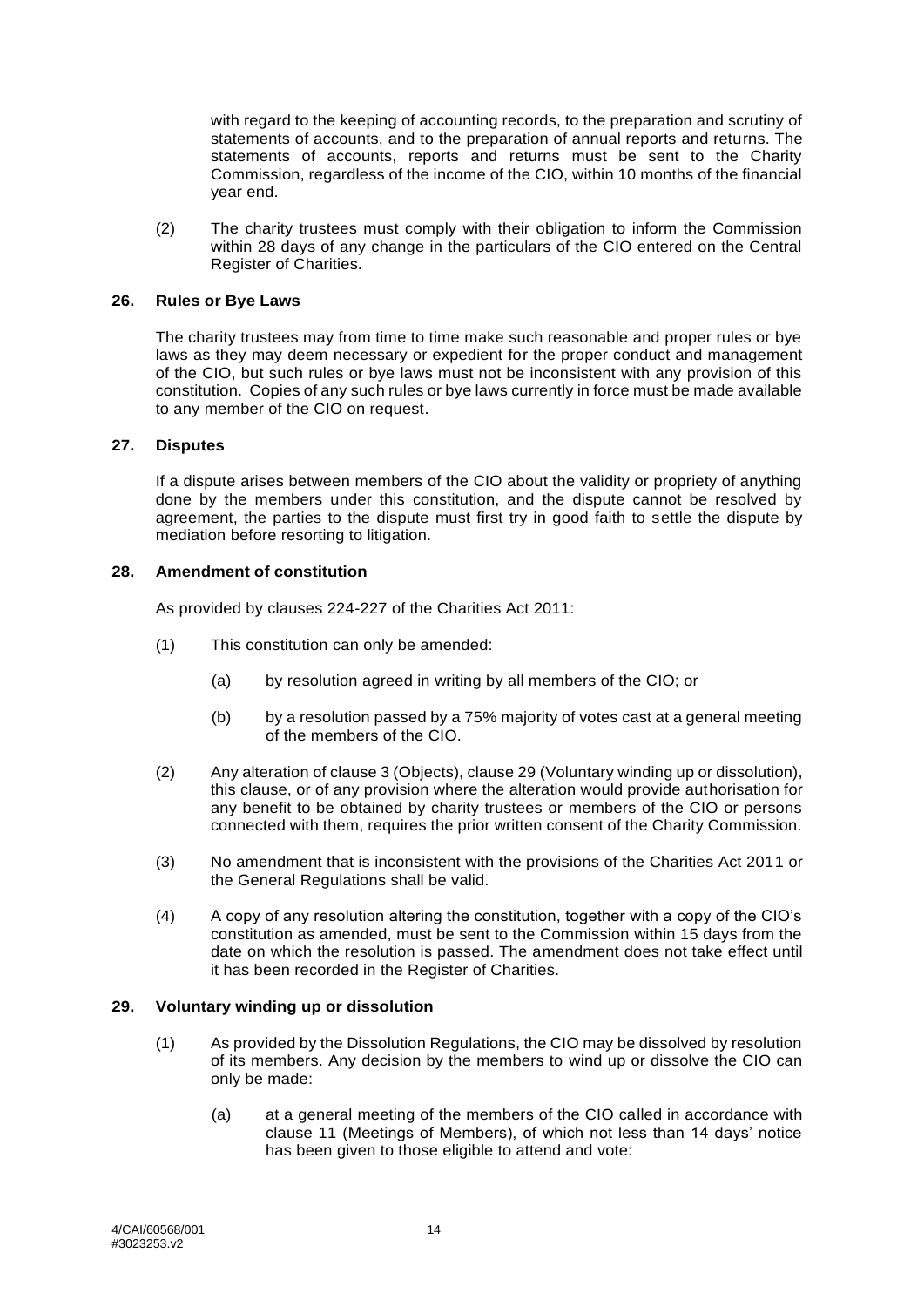- (i) by a resolution passed by a 75% majority of those voting, or
- (ii) by a resolution passed by decision taken without a vote and without any expression of dissent in response to the question put to the general meeting; or
- (b) by a resolution agreed in writing by all members of the CIO.
- (2) Subject to the payment of all the CIO's debts:
	- (a) Any resolution for the winding up of the CIO, or for the dissolution of the CIO without winding up, may contain a provision directing how any remaining assets of the CIO shall be applied.
	- (b) If the resolution does not contain such a provision, the charity trustees must decide how any remaining assets of the CIO shall be applied.
	- (c) In either case the remaining assets must be applied for charitable purposes the same as or similar to those of the CIO.
- (3) The CIO must observe the requirements of the Dissolution Regulations in applying to the Commission for the CIO to be removed from the Register of Charities, and in particular:
	- (a) the charity trustees must send with their application to the Commission:
		- (i) a copy of the resolution passed by the members of the CIO;
		- (ii) a declaration by the charity trustees that any debts and other liabilities of the CIO have been settled or otherwise provided for in full; and
		- (iii) a statement by the charity trustees setting out the way in which any property of the CIO has been or is to be applied prior to its dissolution in accordance with this constitution;
	- (b) the charity trustees must ensure that a copy of the application is sent within seven days to every member and employee of the CIO, and to any charity trustee of the CIO who was not privy to the application.
- (4) If the CIO is to be wound up or dissolved in any other circumstances, the provisions of the Dissolution Regulations must be followed.

### **30. Interpretation**

In this constitution:

#### "**connected person**" means:

- (a) a child, parent, grandchild, grandparent, brother or sister of the charity trustee;
- (b) the spouse or civil partner of the charity trustee or of any person falling within subclause (a) above;
- (c) a person carrying on business in partnership with the charity trustee or with any person falling within sub- clause (a) or (b) above;
- (d) an institution which is controlled:
	- $(i)$  by the charity trustee or any connected person falling within sub-clause (a),